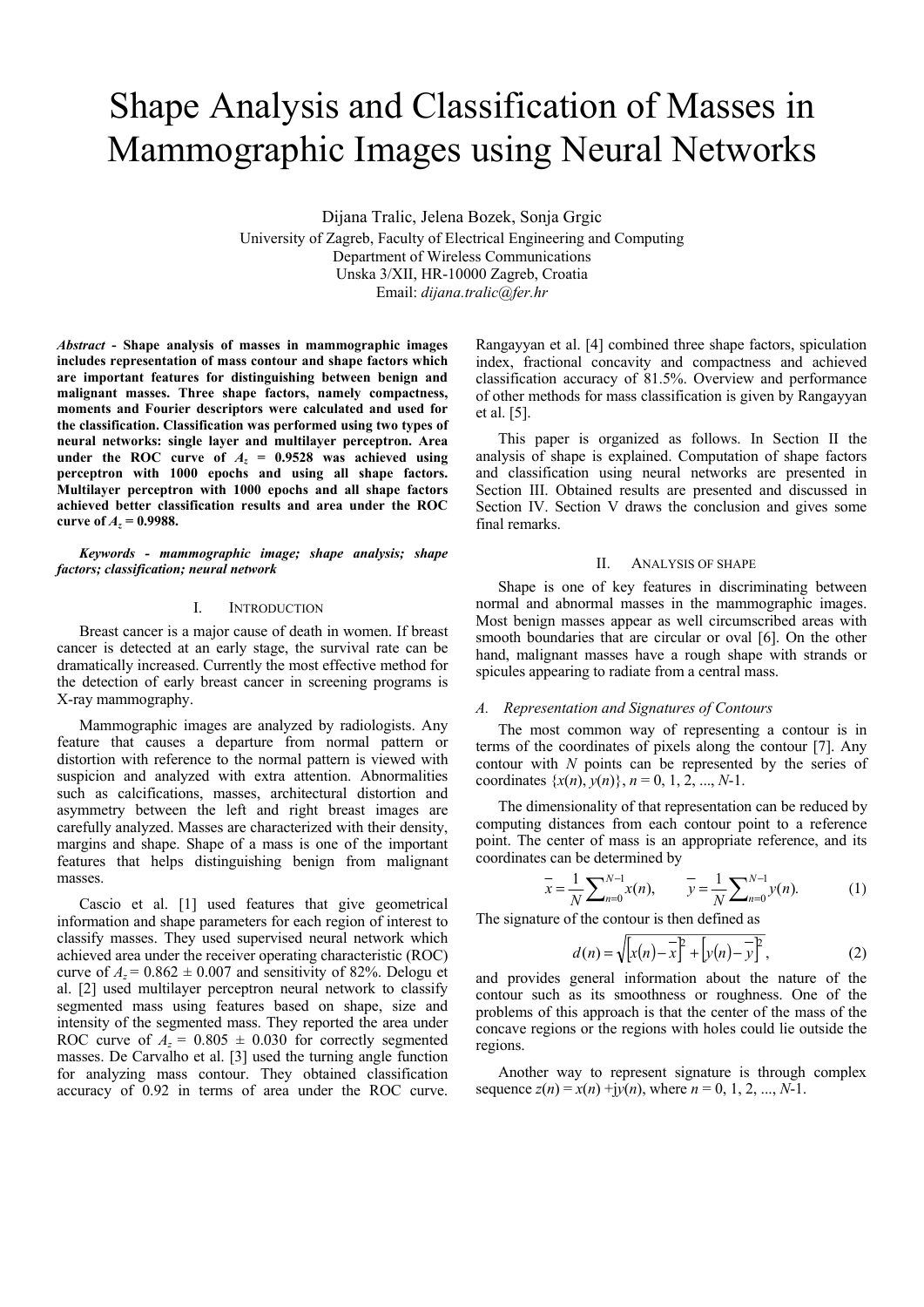## *B. Shape Factors*

Shape factors are small number of measures that are used to encode the nature or form of a contour. They must satisfy several properties, of which the most important are [7]:

- invariance to shift in spatial position.
- invariance to rotation,
- invariance to scaling.

We used three shape parameters that depend on shape characteristic and that can be used for shape modeling. These are: compactness, moments and Fourier descriptors.

Compactness, the first shape factor, is a simple measure of the efficiency of a contour to contain a given area, defined by

$$
C_o = P^2 / A,\tag{3}
$$

where *P* is contour perimeter and *A* is area enclosed. The value of compactness is larger when the area contained by contour of given length is smaller. The definition of compactness is modified to restrict the range of parameter to interval [0,1] as

$$
cf = 1 - 4\pi A/P^2. \tag{4}
$$

The second shape factor is defined with moments and describes shape roughness. One definition of moments is based upon a sequence  $d(n)$  that represents the Euclidean distances between the center of mass and all of the points along the contour. The moment of the sequence  $d(n)$  is defined as

$$
m_p = \frac{1}{N} \sum_{n=0}^{N-1} [d(n)]^p
$$
 (5)

and the central moment is defined as

$$
M_p = \frac{1}{N} \sum_{n=0}^{N-1} [d(n) - m_1]^p, \tag{6}
$$

where *p* is the order of moments.

To form a set of shape features, Gupta and Srinath [8] selected following normalized low order moments

$$
F_1 = (M_2)^{1/2} / m_1, \tag{7}
$$

$$
F_2 = M_3 / (M_2)^{3/2},\tag{8}
$$

$$
F_3 = M_4 / (M_2)^2, \tag{9}
$$

where  $m_1$  is the first moment, and  $M_2$ ,  $M_3$  and  $M_4$  are the second-, the third- and the forth-order central moment, respectively.

Shen [9] showed that the variations in  $F_2$  and  $F_3$  for differing shape complexity are small and do not show a simple progression. In order to overcome these limitations  $F_2$  and  $F_3$ were modified as follows

$$
F_2 = M_3^{1/3} / m_1, \tag{10}
$$

$$
F_3 = M_4^{1/4} / m_1. \tag{11}
$$

As the contour becomes rougher, the fourth-order term in *F*3' becomes much larger than the second-order term in  $F_1$ , and a good indicator of shape roughness is the following measure

$$
mf = F_3' - F_1 \tag{12}
$$

Measure *mf* provides the desired invariance for a given contour type as well as the desired variation across the various shape categories.

Last shape factor used in this paper was based on Fourier descriptors. Given a sequence  $z(n)$ , it is possible to derive Fourier descriptors of the contour as

$$
Z(k) = \frac{1}{N} \sum_{n=0}^{N-1} z(n) \exp\left[\frac{-2j\pi nk}{N}\right],
$$
 (13)

where  $k = -N/2, ..., -1, 0, 1, ..., (N/2)-1$ . The normalized Fourier descriptors  $Z_0(k)$  are defined as

$$
Z_o(k) = \begin{cases} 0, & k = 0; \\ \frac{Z(k)}{|Z(1)|}, otherwise, \end{cases}
$$
 (14)

so that magnitudes are independent of position, size, orientation and starting point of the contour. A shape factor *ff* based upon the normalized Fourier descriptors was defined by Shen [9] as

$$
ff = 1 - \frac{\sum_{k=-N/2+1}^{N/2} |Z_o(k)/|k|}{\sum_{k=-N/2+1}^{N/2} |Z_o(k)|}.
$$
 (15)

The advantage of this measure is that it is limited to the range [0,1] and is not sensitive to noise.

#### III. METHODOLOGY

Shape factors were used for the analysis of a set of contours of benign and malignant breast masses. The dataset included 104 contours (59 benign and 45 malignant) from Rangayyan et al. [7] that were drawn on digitized mammograms by an expert radiologist.

Contours were divided into training and test sets. Training sets included 49 benign and 35 malignant masses. Test sets consist of 10 malign and 10 benign contours that were not included in training process.

#### *A. Computation of Shape Factors*

The first step in the shape analysis was an adequate representation of the contour in the form that is suitable for the calculation of shape measures. Therefore, the contour was recorded as a series of coordinates that represents points of contours. The starting point was located left of the center of the mass and movement was in clockwise direction. Center of the mass was calculated as mean value of all coordinate points that belong to the contour. After determining the signature of the contour and the center of the mass, they were used for calculating shape factors.

Shape factors were calculated for all contours in training sets. It was noticed that they have in general the distinction of reflecting lower values for circumscribed benign masses and higher values for spiculated malignant masses.

Table I shows the values of shape factors for different contours. The values of shape factors for most benign contours were in range [0, 0.4] for *cf*, [0, 0.06] for *mf*, and [0, 0.3] for *ff*. Most of the malignant contours had values that lay outside of those ranges. However, some values of shape factors indicate that contours belong to wrong class.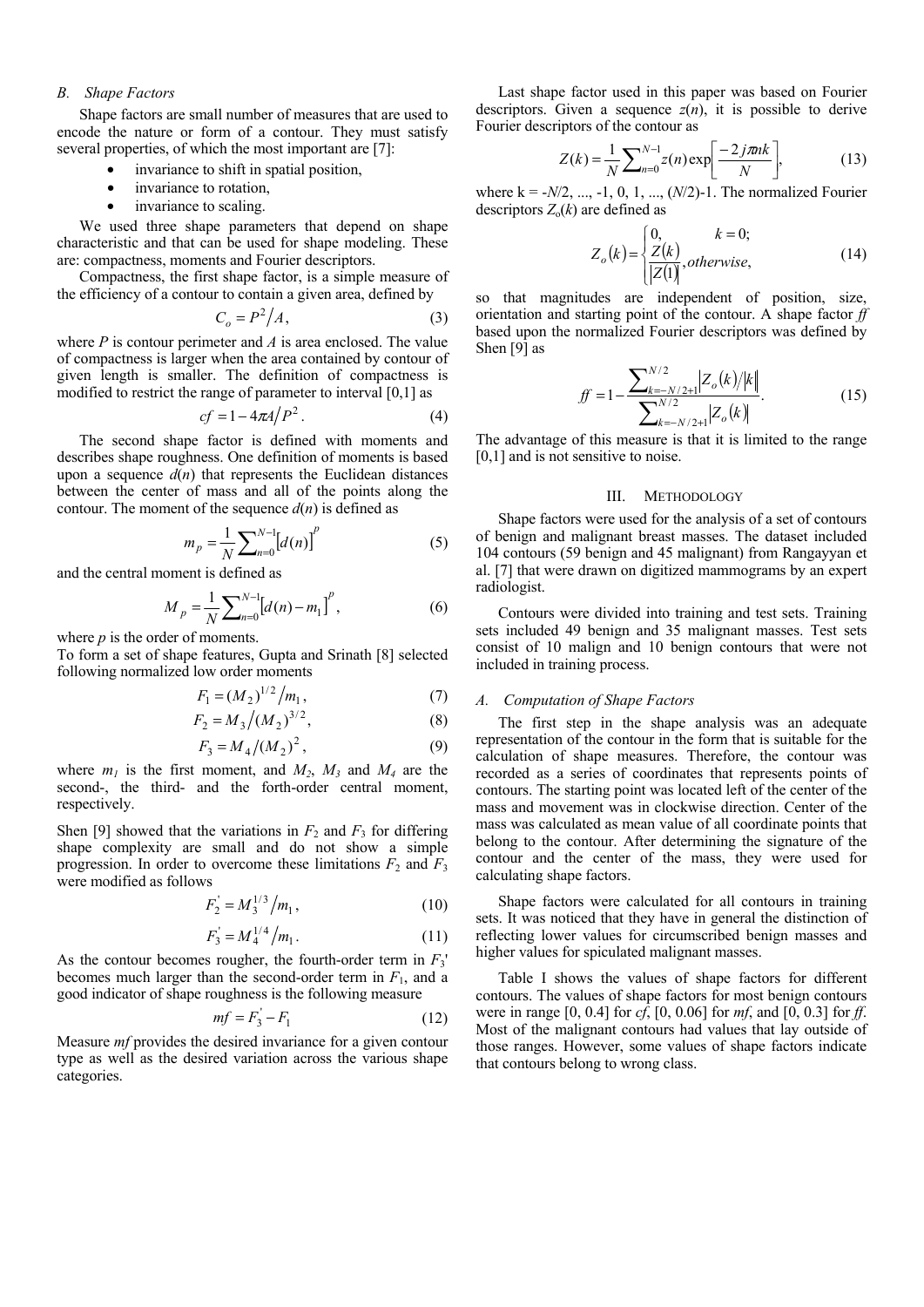TABLE I. VALUES OF SHAPE FACTORS

| Contour | <b>Type</b> | <b>Shape factors</b> |        |        |  |
|---------|-------------|----------------------|--------|--------|--|
|         |             | cf                   | mf     | ff     |  |
|         | benign      | 0.0666               | 0.0552 | 0.2184 |  |
|         | benign      | 0.1797               | 0.0460 | 0.2235 |  |
|         | benign      | 0.5942               | 0.0658 | 0.4246 |  |
|         | malignant   | 0.2345               | 0.0629 | 0.3112 |  |
|         | malignant   | 0.4633               | 0.0407 | 0.3635 |  |
|         | malignant   | 0.8987               | 0.0841 | 0.5915 |  |

#### *B. Classification*

Two types of neural networks were used for classification purposes: single layer perceptron and multilayer perceptron [10]. Single layer perceptron is the simplest kind of feedforward artificial neural network, i.e. a linear classifier. It contains one neuron and can be applied only to linearly separable sets. A multilayer perceptron (MLP) is a feedforward artificial neural network that consists of multiple layers of nodes in a directed graph, which is fully connected from one layer to the next. It is a modification of the standard perceptron, which can distinguish data that are not linearly separable.

Input values of neural networks can contain a combination of the value of compactness, moments and Fourier descriptors for contours in training sets. Accuracy of results depends on selected combination of input values and the parameters of the neural networks that are experimentally determined. For training purposes, following MLP's parameters were defined:

- activation function for hidden layer: *tansig*,
- error propagation function: *trainrp*,
- learning factor: 1,
- stopping factor: 0.001.

Number of epochs and number of neurons in hidden layer were not defined at the starting point. The goal of training was to determine best values for those parameters. After training process, classification was validated on test sets.

## IV. RESULTS

The values of shape features were employed as inputs to the networks and contours were classified into two groups: benign or malignant. Classification was carried out on training and test sets for different combination of input values.

# *A. Single Layer Perceptron*

Different combinations of input values (*cf*, *mf* and *ff*) were selected for classification purposes. Training data included combination of two or all three values of shape factors for all contours in training sets. Classification was carried out by putting training data in 2D or 3D space, and by moving decision plane. Fig. 1 depicts a 3D plot of the feature vectors for the classification used as the training data in case where all three parameters were selected. Most benign contours (marked with "o") are grouped on one side of plane, and most malignant (marked with "+") on the other side of plane. There are some contours that belong to the wrong side of plane, and classification of those contours could give inaccurate results.



After selecting training data, number of epochs was experimentally defined, and the goal was to find value that gives the highest accuracy of results. Table II presents classification results for different combinations of shape factors and number of epochs. Results show that the combination of compactness and moments correctly classifies benign and malignant masses in almost 90% of cases, with only 100 epochs. However, the best results are accomplished by selecting all shape factors as input values. In that case, it is possible to detect benign and malignant masses with accuracy of 91.5 % (with 1000 epochs). Validation of results on the test sets showed that one benign and two malignant contours were incorrectly classified. Increasing number of epochs did not have much influence on the classification speed.

Accuracy of test has been assessed by receiver operating characteristic (ROC) curve, which plots the sensitivity (true positive rate, TPR) on y-axis versus 1-specificity (false positive rate, FPR) on x-axis. Fig. 2 presents fitted ROC curves for three cases of classification with different number of epochs, in case when all shape factors (*cf*, *mf* and *ff*) are calculated for training sets and used as input values to perceptron. Curves were fitted by applying rational function on empirical curves based on classification results. Analysis of curves indicates that higher number of epochs gives better accuracy. At the clinically important FPR range, ROC curves for 10 and 100 epochs are very similar. However, ROC curve for 1000 epochs demonstrates slightly lower sensitivity for range [0, 0.1], and significantly higher sensitivity for range [0.1, 0.2].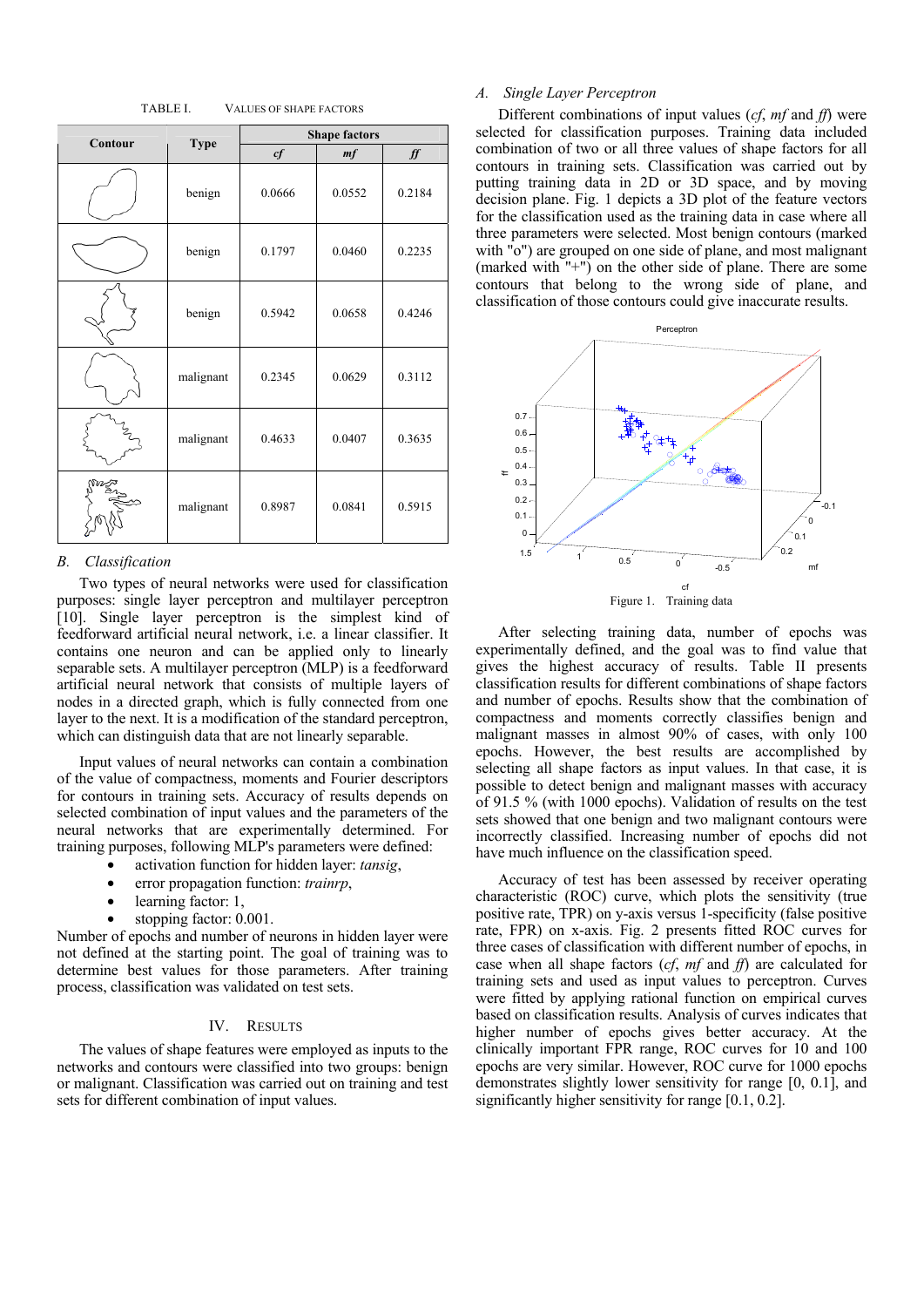The performance was quantified using the area under the ROC curve, *Az*, which was 0.9528 for the classification with 1000 epochs while for other two cases was 0.9446.

| <b>Parameters</b> |               | <b>Training sets</b> |           | <b>Test sets</b> |           |
|-------------------|---------------|----------------------|-----------|------------------|-----------|
|                   | <b>Epochs</b> | benign               | malignant | benign           | malignant |
| $cf$ mf           | 10            | 85,71%               | 85,71%    | 80%              | 70%       |
|                   | 100           | 87,75%               | 91,42%    | 80%              | 80%       |
| $cf$ $ff$         | 10            | 87,51%               | 82,85%    | 70%              | 70%       |
|                   | 100           | 89,79%               | 82,85%    | 80%              | 70%       |
| $mf \mid ff$      | 10            | 59,18%               | 77,15%    | 40%              | 60%       |
|                   | 100           | 87,75%               | 82,85%    | 80%              | 80%       |
| $cf$  mf   ff     | 10            | 87,75%               | 85,71%    | 80%              | 70%       |
|                   | 100           | 89,79%               | 85,71%    | 80%              | 80%       |
|                   | 1000          | 91,84%               | 91,43%    | 90%              | 80%       |

TABLE II. CLASSIFICATION WITH PERCEPTRON



Figure 2. ROC curves for perceptron

## *B. Multilayer Perceptron*

The same combination of input values used for single layer perceptron was applied on multilayer perceptron. The first problem was to determine number of hidden nodes, and experimental results showed that the best value was 50. Classification results for 50 nodes in hidden layer, and different combinations of input values and number of epochs are presented in Table III. Combination of moments and Fourier descriptors gives the worst results. It requires large number of epochs (5000) to accomplish good detection of contours in test sets (80%). Other combinations allow correct classification of malignant and benign training sets in almost 94% of cases, and in 80% of cases for tests sets (with 100 epochs).

Combination of all shape factors (*cf*, *mf* and *ff*) provided the best detection of contour's type. Number of epochs varied from 10 to 1500, but the best classification was accomplished with 1000 iterations. Accuracy of results was 100% for benign contours, and 97% for malignant contours in training sets.

Classification of contours in test sets was correct in 80% of cases, i.e. only two contours in every set were detected wrong. Further increase of number of epochs and neurons in hidden layer did not significantly influence the increase in classification accuracy. Duration of training stage was under 10 seconds for all combinations of input values, number of neurons and number of epochs.

ROC curves for multilayer perceptron classification with 50 hidden neurons, all shape factors (*cf*, *mf* and *ff*) and different number of epochs are presented on Fig. 3. Curves were fitted by applying exponential function on empirical curves. The most accurate classification was accomplished with 1000 epochs, where ROC curve is the most similar to perfectly accurate curve. This is due to the fact that network can learn to perfectly classify same set of data using sufficient number of epochs. The higher number of epochs would give perfect classification of contours in training sets, but accuracy of detection on test sets would become significantly lower.

The area under ROC curves indicates the same properties as ROC curves. The highest area is contained under the ROC curve for classification with 1000 epochs (0.9988). The area under the curve for 10 epochs is  $A_z = 0.9294$  and for 100 epochs  $A_z = 0.9732$ .

TABLE III. CLASSIFICATION WITH MLP

| <b>Parameters</b> | <b>Epochs</b> | <b>Training sets</b> |           | <b>Test sets</b> |           |
|-------------------|---------------|----------------------|-----------|------------------|-----------|
|                   |               | benign               | malignant | benign           | malignant |
| $cf$  mf          | 10            | 87,75%               | 94,29%    | 80%              | 80%       |
|                   | 100           | 93,88%               | 94,29%    | 80%              | 80%       |
| $cf$ ff           | 10            | 83,67%               | 94,29%    | 80%              | 80%       |
|                   | 100           | 93,88%               | 94,29%    | 80%              | 80%       |
| $mf \mid ff$      | 10            | 53,06%               | $100\%$   | $0\%$            | 100%      |
|                   | 100           | 89,79%               | 94,87%    | 100%             | $0\%$     |
| $cf$  mf   ff     | 10            | 87,76%               | 94,29%    | 70%              | 80%       |
|                   | 100           | 91,83%               | 94,29%    | 80%              | 60%       |
|                   | 1000          | 100%                 | 97,14%    | 80%              | 80%       |